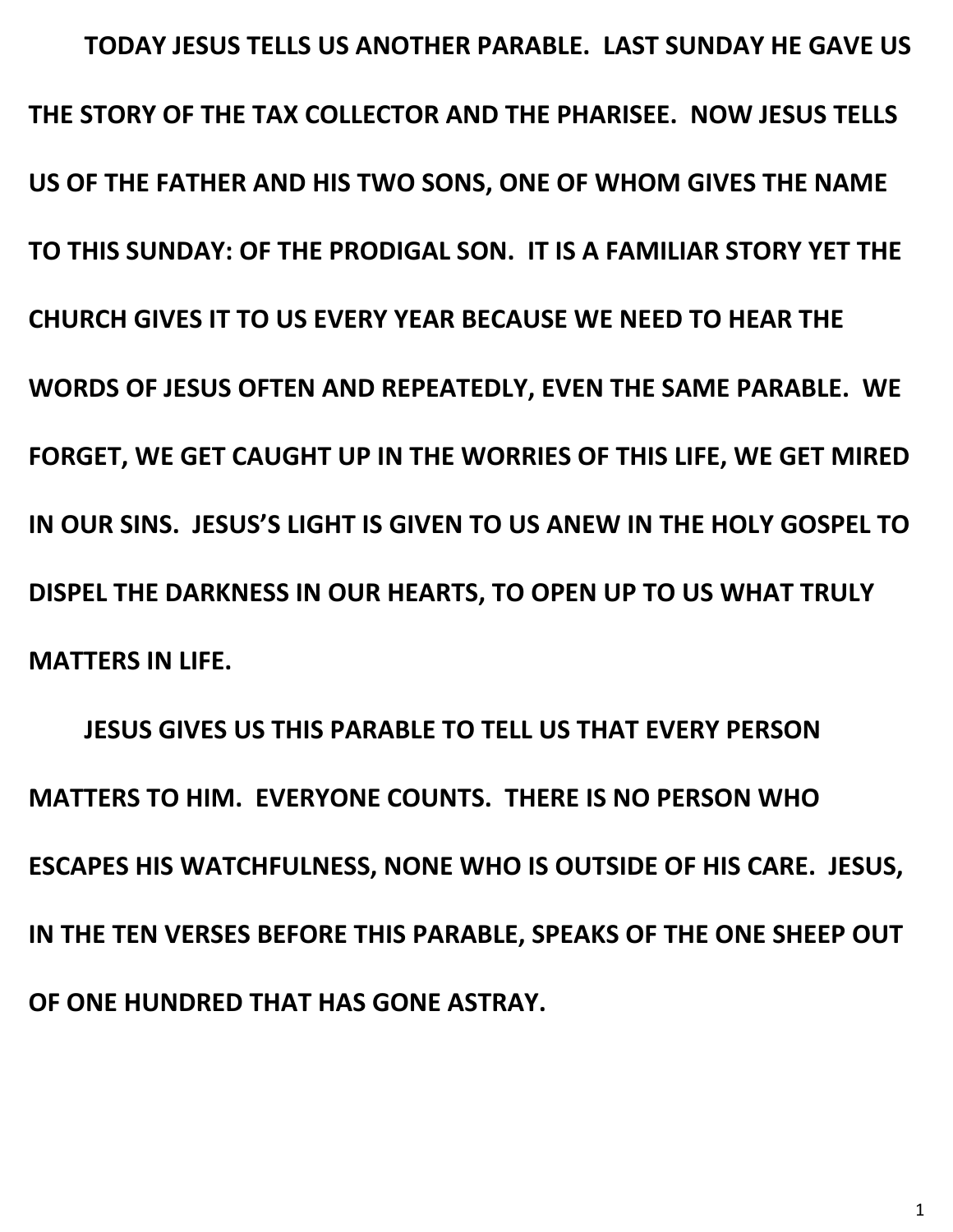**HE TELLS HOW THE SHEPHERD LOSES HIS HEAD TO GO IN SEARCH OF THIS ONE AND DOES NOT RETURN UNTIL HE HAS IT SECURE ON HIS SHOULDERS AND THEN HE CALLS FRIENDS AND NEIGHBORS TO REJOICE OVER FINDING THIS ONE LOST SHEEP. JESUS ALSO TELLS OF THE WOMAN WHO HAS TEN SILVER COINS AND, LOSING BUT ONE COIN, SHE SEARCHES THROUGH THE HOUSE TO FIND IT. AND WHEN SHE FINDS IT SHE CALLS EVERYONE TOGETHER TO TELL THEM THE GOOD NEWS THAT SHE HAS FOUND THE COIN THAT WAS LOST. JESUS CONCLUDES SAYING "JUST SO, I TELL YOU, THERE IS JOY BEFORE THE ANGELS OF GOD OVER ONE SINNER WHO REPENTS." (LUKE 15:10)**

**ONLY AFTER TELLING THESE DOES THE LORD TELL THE STORY OF THE PRODIGAL SON. THE LOVING FATHER WHO GIVES IN TO THE DISRESPECTFUL REQUEST OF HIS YOUNGER SON. THE YOUNGER SON WHO PROCEEDS TO LEAVE HIS FATHER'S HOUSE TO A FAR-OFF COUNTRY AND WASTES EVERYTHING HIS FATHER GAVE HIM. FINALLY, AFTER BEING REDUCED TO ENVY OVER THE PIGS' FOOD, HE CHANGES HIS HEART AND TURNS AGAIN TO HIS FATHER'S HOUSE.**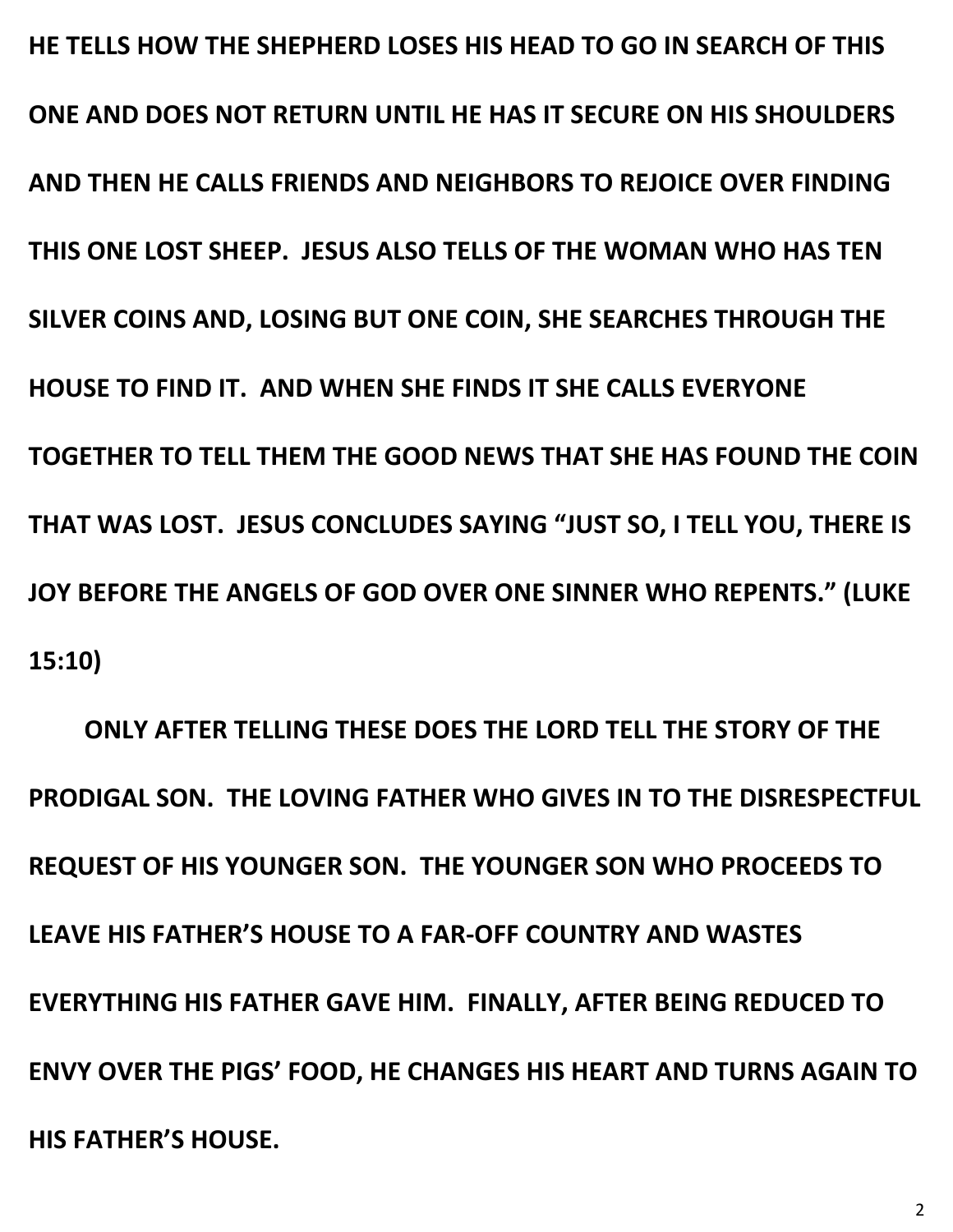**ON THE WAY, HE SAYS OVER AND OVER IN HIS MIND WHAT HE WILL SAY TO HIS FATHER, HOW HE HAS DISGRACED HIMSELF, AND HOW HE WILL BEG TO BE RECEIVED AS A HIRED SERVANT.**

**BUT WHAT DOES THE FATHER DO? LIKE THE SHEPHERD WHO LOST ONE SHEEP OUT OF ONE HUNDRED AND THE WOMAN WHO LOST ONE SILVER COIN OUT OF TEN, THE FATHER LOSES HIS HEAD AND COMES RUNNING, RUNNING, TO HIS SON TO RECEIVE HIM. AND NOT ONLY WELCOME HIM HOME BUT CLOTHES HIM IN HIS BEST ROBE, A RING ON HIS FINGER, SHOES ON HIS FEET. HE SLAYS THE FATTED CALF TO REJOICE THAT HIS SON WHO WAS DEAD IS NOW ALIVE IN HIS FATHER'S OWN HOUSE.**

**EVERYONE DOES REJOICE. EVERYONE EXCEPT THE OLDER SON. THE OLDER SON WHO DID ALL HE WAS EVER ASKED AND RESENTS HOW HIS FATHER TREATS THE PRODIGAL WHO HAS RETURNED. AS HE DID WITH HIS YOUNGER SON, THE FATHER DOESN'T WAIT FOR HIS OLDER SON TO COME TO HIM. THE FATHER GOES OUTSIDE TO HIM TO PLEAD WITH HIM TO COME INTO THE FEAST.**